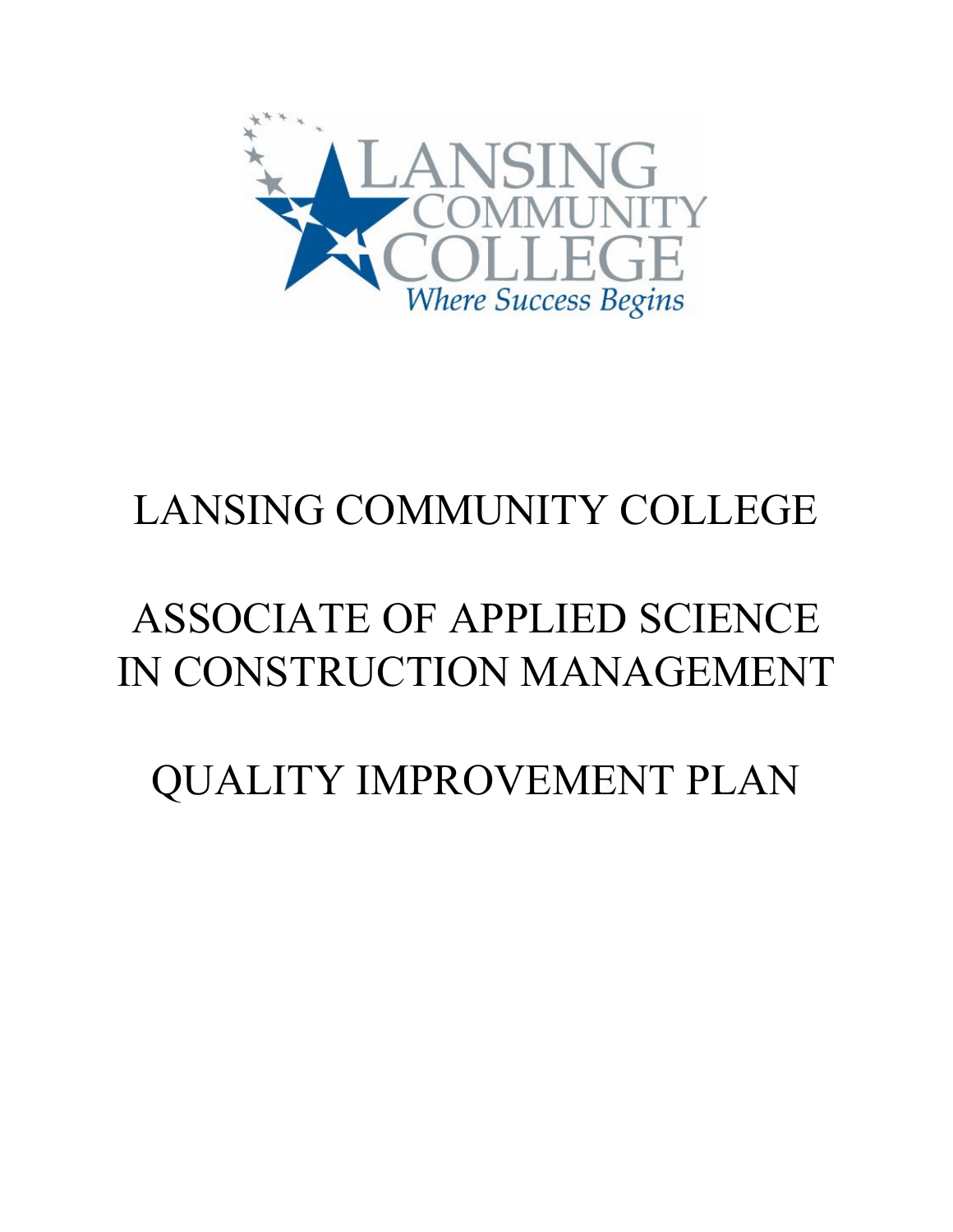Quality Improvement Plan (QIP) for the Construction Management Program at Lansing Community College

This QIP will be the basis for continuous improvement of the Associate of Applied Science in Construction Management degree.

The Quality Improvement Plan has three major components:

- 1. Strategic Plan
- 2. Assessment Plan
- 3. Assessment Implementation Plan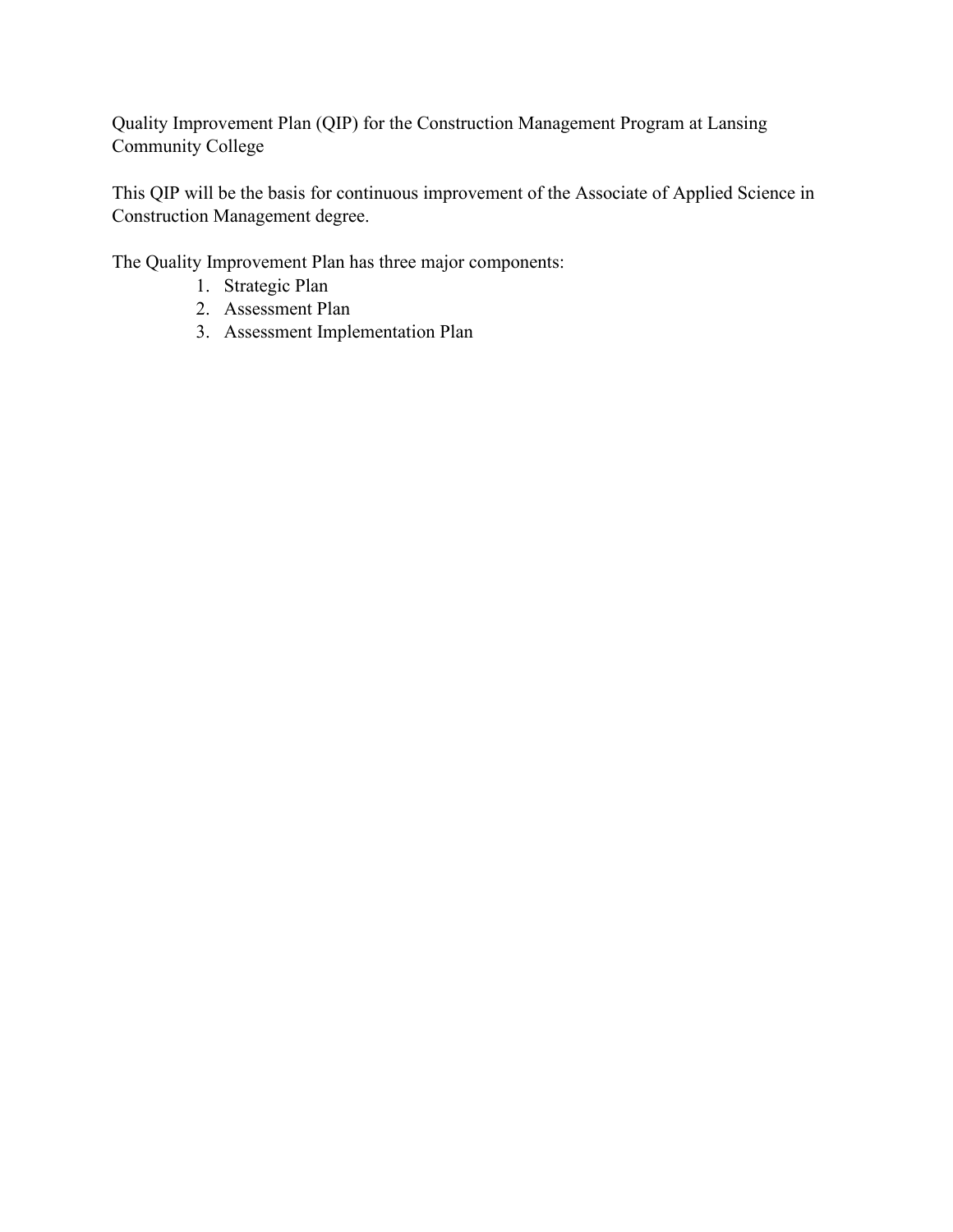

# **CONSTRUCTION MANAGEMENT PROGRAM STRATEGIC PLAN**

#### **Our Mission**

The Construction Management Program at Lansing Community College is dedicated to providing all students interested in the study of construction with the academic means to achieve their individual goals. To achieve this mission, the program will structure all curricula, courses, events, and activities as part of an instructive learning environment, designed and implemented by field trained professionals, using the latest techniques and technologies available. The Construction Management Program will continually seek direction and guidance from a board of advisors who represent a diverse cross section of practicing professionals throughout the architectural, engineering and construction industry.

The program is committed to developing construction management professionals of the future; are trained in the art of leading the architectural, engineering and construction community to build high quality, safe and desirable buildings. With the ability to lead these teams in an integrated fashion, our graduates will exude the abilities of planning, problem solving, cost estimating, scheduling, supervision, and commissioning.

Our graduates enter the construction industry in various positions with the ability to lead, problem solve and use innovative applications on their projects. With the hands-on experience in several complex building systems including: Electrical and Mechanical, they can provide valuable services immediately.

The Construction Management Program is designed to prepare students to work in entry-level supervisory and management positions related to construction, including site supervisors, construction and project superintendents, field supervisors, project engineers, and estimating/scheduling assistants. Construction management professionals plan, direct, or coordinate activities related to the construction and maintenance of buildings and infrastructure. They participate as members of an integrated project team in the conceptual development of a construction project and oversee its organization, scheduling, budgeting, and implementation. This curriculum incorporates elements of the Associate Constructor Level I examination body of knowledge as established by the American Institute of Construction. The curriculum provides graduates with a broad foundation of technical and management abilities with an emphasis on job entry skill development, estimating, scheduling, project management, and specialized technical skills related to one of four construction focus areas (building, heavy/civil, electrical/construction, and HVAC/mechanical construction).

The department has developed a number of specific goals for the next five years; these goals are broken down into the areas of Curriculum, Students, Faculty, Facilities, Industry and Alumni Relations. The specific goals are listed below: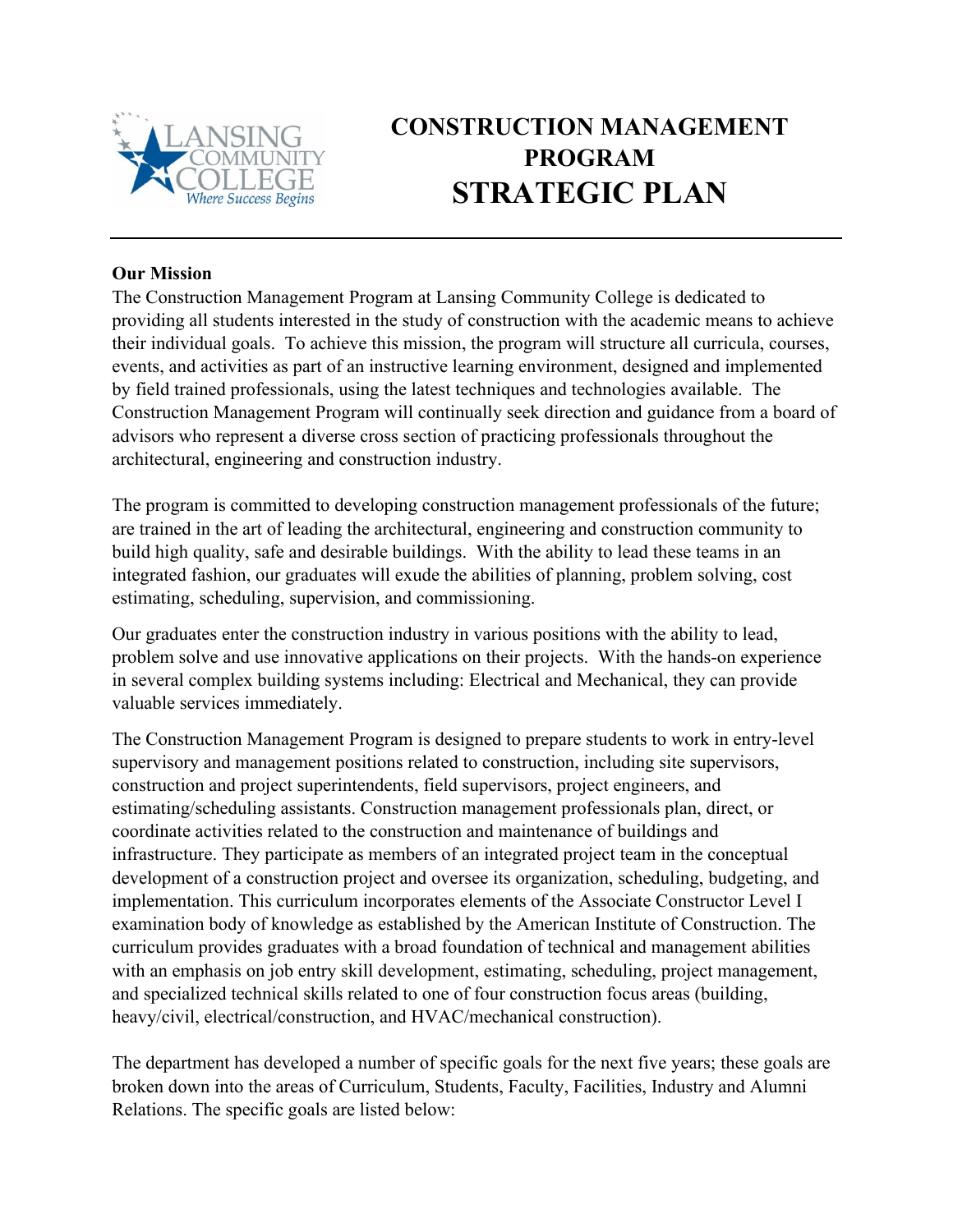Curriculum

- Review curriculum with program faculty at the completion of each semester
- Increase role of IAB for curriculum review
- Identify and develop more Open Learning Resources to use in courses
- Annual review of D2L course layout and content
- Create and implement a graduate exit interview survey to be implemented to measure and track the indirect assessment of the Student Learning Outcomes

#### Students

- Further diversify the students in our program. Specifically focusing on traditionally underrepresented student groups, such as females and minorities.
- Increase the number of program completers
- Encourage students to participate in construction related competitions to expand their firsthand learning.
- Continue to develop and improve the Construction Club Student Organization

#### Faculty

- Increase the number of faculty to meet goals for class sizes and offerings as necessary
- Enhance the effectiveness of faculty by encouraging and supporting professional development in technical areas as well as teaching, through seminars and CTE resources.
- Meet with faculty as a group prior to Fall and Spring semesters to review upcoming semester classes, goals and receive curriculum feedback from faculty

#### Facilities

- Upgrade or increase lab facilities to meet the growing number of students.
- Evaluate, implement, and update technology to keep pace with industry.

#### Industry Relations

- Increase industry awareness of the CM program
- Add current students and alumni to the Industry Advisory Board
- Formalize Industry Advisory Board Fundraising opportunities

#### Alumni Relations

- Create a LCC Construction Management Alumni Association
- Develop a system to track alumni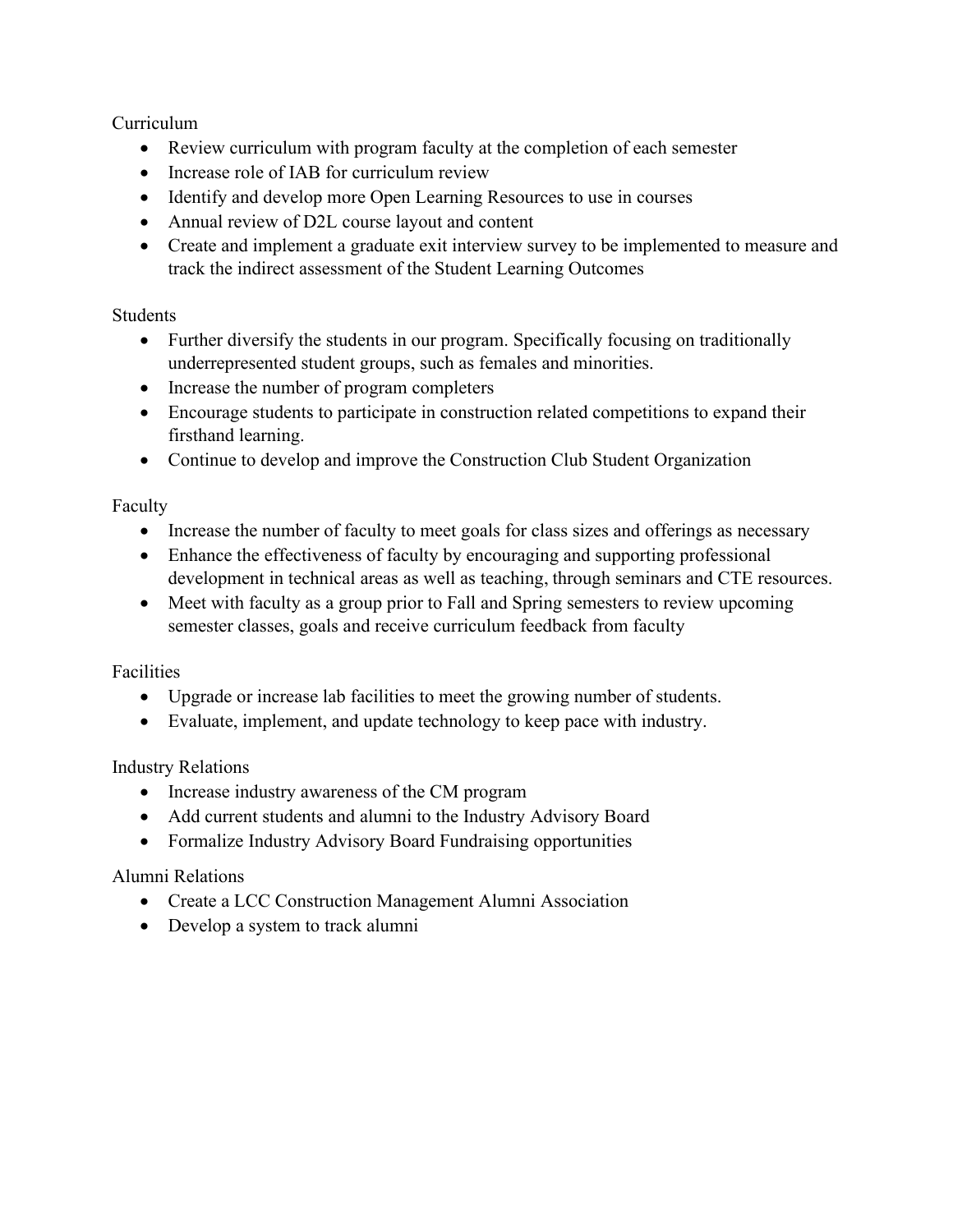

# **CONSTRUCTION MANAGEMENT PROGRAM ASSESSMENT PLAN**

The Construction Management programs learning outcomes align with the American Council for Construction Education's (ACCE) thirteen Student Learning Outcomes (SLOs) listed below. Upon graduation our students shall be able to:

- 1. Apply effective communication, both orally and in writing.
- 2. Apply the skills to estimate quantities and costs for the bidding process in a construction project.
- 3. Apply the aptitude to schedule a basic construction project.
- 4. Apply current technology related to the construction process.
- 5. Apply the interpretation of construction documents (contract, specifications, and drawings) used in managing a construction project.
- 6. Apply basic principles of construction accounting.
- 7. Apply basic surveying techniques used in building layout.
- 8. Understand the basic principles of ethics in the construction industry.
- 9. Understand the fundamentals of contracts, codes, and regulations that govern a construction project.
- 10. Understand basic construction methods, materials, and equipment.
- 11. Understand basic safety hazards on a construction site and standard prevention methods.
- 12. Understand the basic principles of structural design.
- 13. Understand the basic principles of mechanical, electrical, and piping systems.

The following tables list the specifics of the assessment tools that were used and the performance criteria to measure the achievement of the student learning outcome. Following each table is the expected performance criteria, analysis of the assessment and performance, discussion of the assessment and required improvement of the assessment.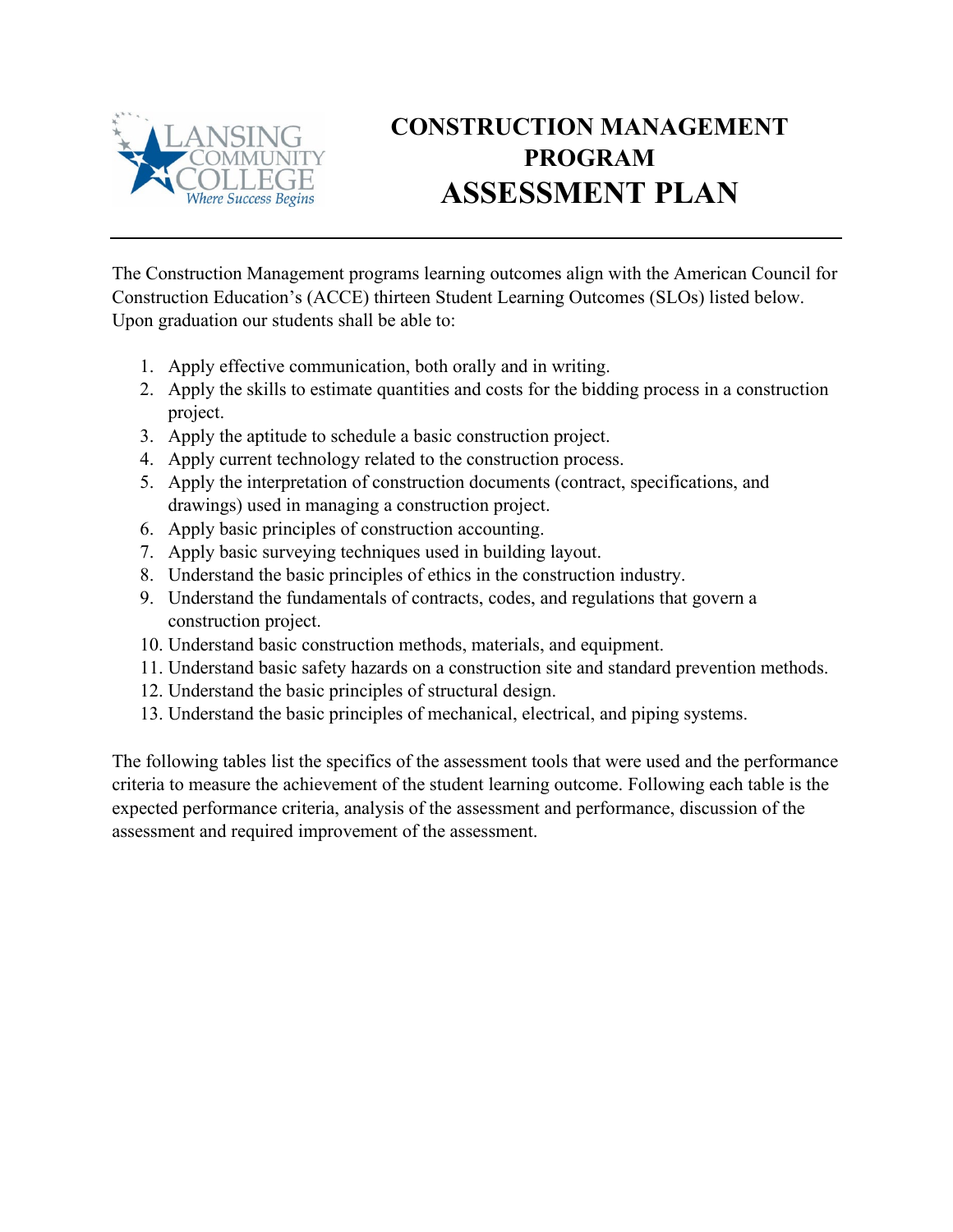#### *Apply effective communication, both orally and in writing*

|                           | Course Semester | T vpe                          | <b>Description</b> | <b>Class</b><br>Average | <b>CM</b> Student<br>Average |
|---------------------------|-----------------|--------------------------------|--------------------|-------------------------|------------------------------|
| <b>DCTM</b><br><b>200</b> | FA17            | (Direct)<br>Student<br>Project | RFP project        | 86.36%                  | 86.81%                       |

**Performance Criteria:** At least 80% of the CM students earn a 2.0 (71% - 75%) or better.

**Analysis:** The results of the direct assessment meets the performance criteria.

**Discussion:** The students have successfully met the learning outcome and we will continue with this current academic structure.

**Improvement:** Document a current 3-year average of this assessment.

|                    | Course Semester | <b>Type</b>        | <b>Description</b>                                                                                                                                                                                | <b>Class</b>  | <b>CM</b> Student |
|--------------------|-----------------|--------------------|---------------------------------------------------------------------------------------------------------------------------------------------------------------------------------------------------|---------------|-------------------|
|                    |                 | (Direct)           |                                                                                                                                                                                                   | Average       | Average           |
| <b>DCTM</b><br>201 | SP18            | Student<br>Project | Course final project which included<br>estimating and scheduling of a<br>selected project. Final project<br>includes a presentation to the class<br>as well as attached prepared<br>documentation | $\frac{0}{0}$ | $\%$              |

**Performance Criteria:** At least 80% of the CM students earn a 2.0 (71% - 75%) or better.

**Analysis:** The results of the direct assessment have no current performance assessment available, so we are unable to prove that it meets the Performance Criteria.

**Discussion:** In the future if this direct assessment is used the student performance must be better documented.

**Improvement:** Starting Spring 2021 - Implementation of an Indirect Assessment with the use of an Exit Interview Survey Question will be implemented and documented.

*Q1: I feel I can effectively communicate both orally and in writing appropriate to the construction industry.*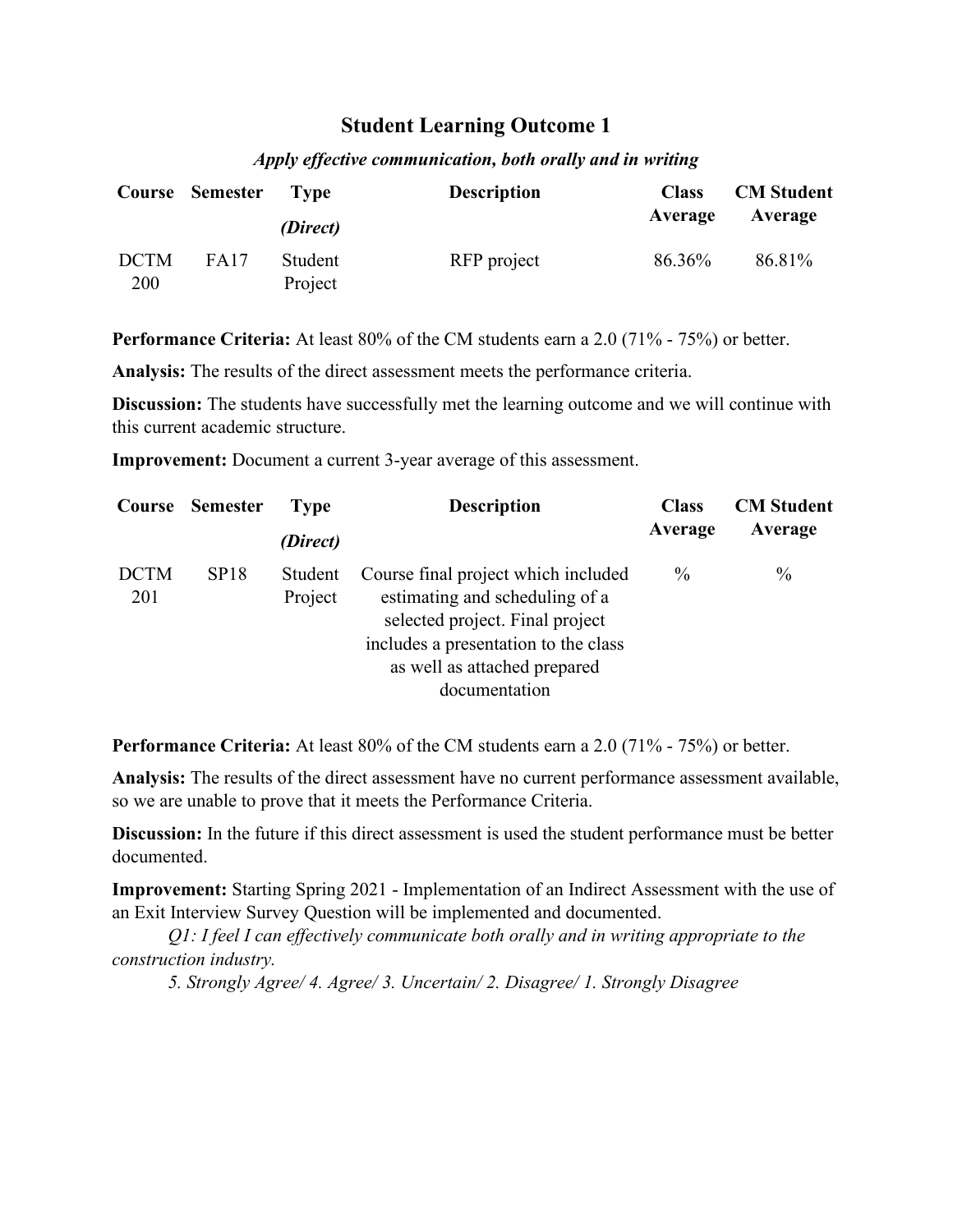# *Apply the skills to estimate quantities and costs for the bidding process in a construction project.*

|                    | <b>Course Semester</b> | 'Type<br>(Direct)  | <b>Description</b>                        | <b>Class</b><br>Average | <b>CM</b> Student<br>Average |
|--------------------|------------------------|--------------------|-------------------------------------------|-------------------------|------------------------------|
| <b>DCTM</b><br>200 | <b>FA17</b>            | Student<br>Project | Estimating book and class<br>presentation | 79.92%                  | 84.47%                       |

**Performance Criteria:** At least 80% of the CM students earn a 2.0 (71% - 75%) or better.

**Analysis:** The results of the direct assessment meets the performance criteria.

**Discussion:** The students have successfully met the learning outcome and we will continue with this current academic structure.

**Improvement:** Document a current 3-year average of this assessment.

|                    | <b>Course Semester</b> | Type<br>(Direct)   | <b>Description</b>                  | <b>Class</b><br>Average | <b>CM</b> Student<br>Average |
|--------------------|------------------------|--------------------|-------------------------------------|-------------------------|------------------------------|
| <b>DCTM</b><br>200 | FA17                   | Student<br>Project | <b>Playhouse Estimating Project</b> | 79.23%                  | 76.36%                       |

**Performance Criteria:** At least 80% of the CM students earn a 2.0 (71% - 75%) or better.

**Analysis:** The results of the direct assessment meets the performance criteria.

**Discussion:** The students have successfully met the learning outcome and if we continue with this current academic structure, we will need to document a current 3-year average of this assessment.

**Improvement:** Starting Spring 2021 - Implementation of an Indirect Assessment with the use of an Exit Interview Survey Question will be implemented and documented.

*Q2: I feel I can effectively apply the skills to estimate quantities and costs for the bidding process in a construction project.*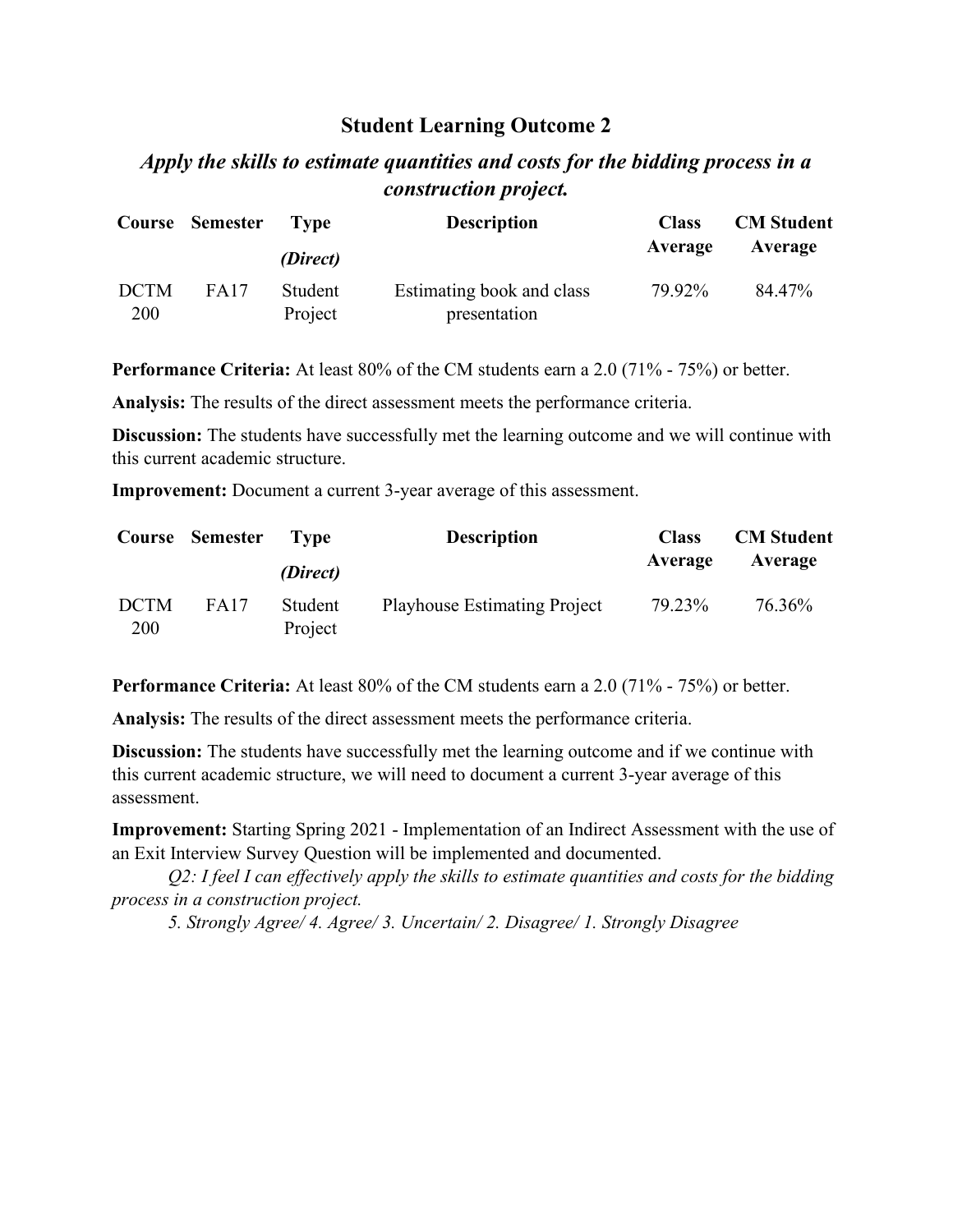|                    | <b>Course Semester</b> | T vpe<br>(Direct)  | <b>Description</b>                        | <b>Class</b><br>Average | <b>CM</b> Student<br>Average |
|--------------------|------------------------|--------------------|-------------------------------------------|-------------------------|------------------------------|
| <b>DCTM</b><br>201 | <b>SP17</b>            | Student<br>Project | Schedule and cash flow student<br>project | $\frac{0}{0}$           | $\frac{0}{0}$                |

*Apply the aptitude to schedule a basic construction project.*

**Performance Criteria:** At least 80% of the CM students earn a 2.0 (71% - 75%) or better.

**Analysis:** The results of the direct assessment have no current performance assessment available, so we are unable to prove that it meets the Performance Criteria.

**Discussion:** In the future if this direct assessment is used the student performance must be better documented.

**Improvement:** Document a current 3-year average of this assessment.

|                           | Course Semester | Tvpe)              | <b>Description</b>                          | <b>Class</b> | <b>CM</b> Student |
|---------------------------|-----------------|--------------------|---------------------------------------------|--------------|-------------------|
|                           |                 | (Direct)           |                                             | Average      | Average           |
| <b>DCTM</b><br><b>200</b> | <b>FA18</b>     | Student<br>Project | Scheduling project for East Town<br>Project | 68.49%       | 63.64%            |

**Performance Criteria:** At least 80% of the CM students earn a 2.0 (71% - 75%) or better.

**Analysis:** The results of the direct assessment show that we do not meet the Performance Criteria.

**Discussion:** In the future if this direct assessment is used the student performance must be improved and we must document a current 3-year average of this assessment showing its improvement.

**Improvement:** Starting Spring 2021 - Implementation of an Indirect Assessment with the use of an Exit Interview Survey Question will be implemented and documented.

*Q3: I feel I can effectively apply the aptitude to schedule a basic construction project. 5. Strongly Agree/ 4. Agree/ 3. Uncertain/ 2. Disagree/ 1. Strongly Disagree*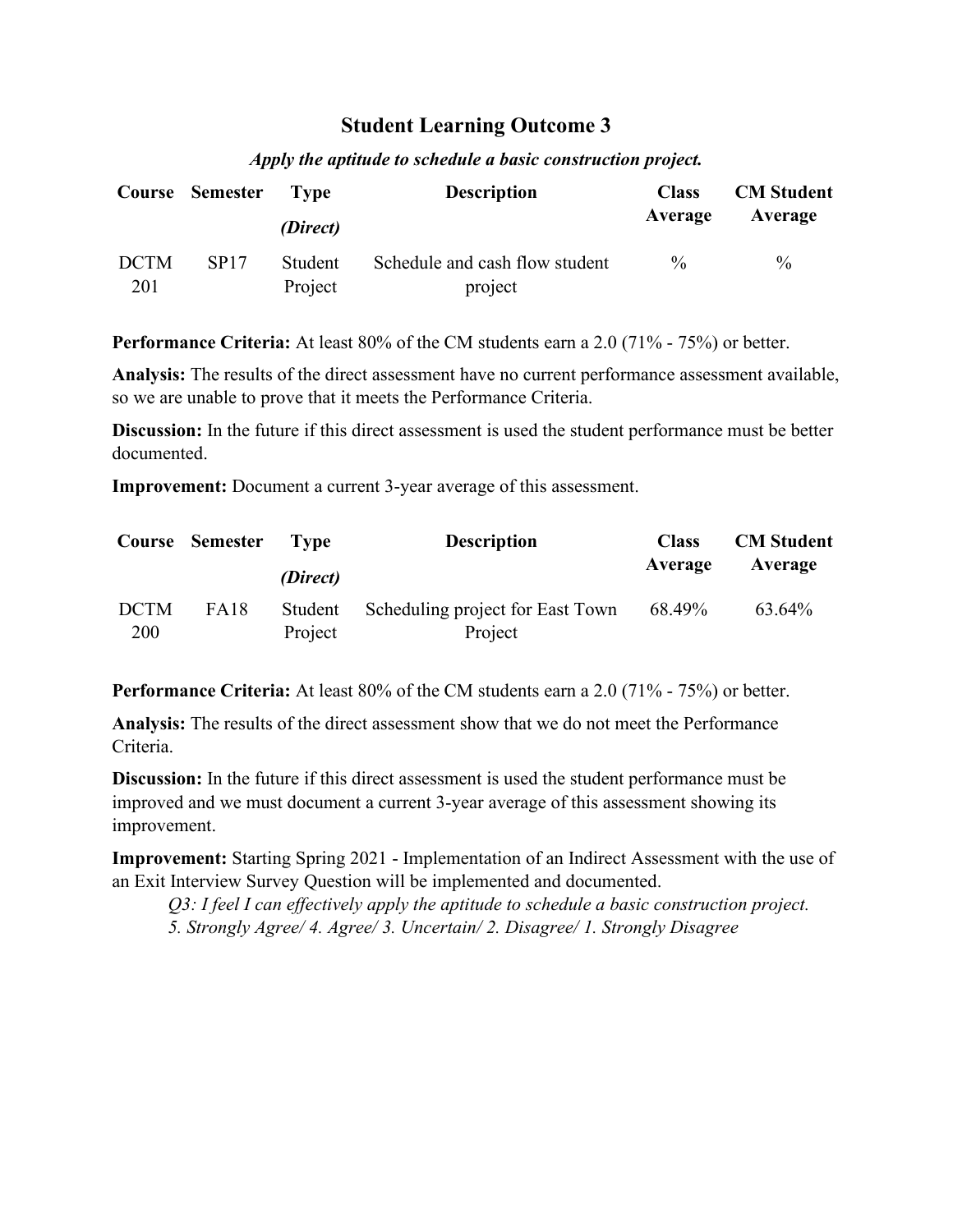|             | Course Semester | <b>Type</b><br>(Direct) | <b>Description</b>                                                                                 | <b>Class</b><br>Average | <b>CM</b><br><b>Student</b><br>Average |
|-------------|-----------------|-------------------------|----------------------------------------------------------------------------------------------------|-------------------------|----------------------------------------|
| <b>DCTM</b> | <b>FA18</b>     | Certification           | PRO-CORE                                                                                           | $\frac{0}{0}$           | $\frac{0}{0}$                          |
| 103         |                 |                         | If students successfully complete the<br>training, they receive a certificate of<br>certification. |                         |                                        |

#### *Apply current technology related to the construction process.*

**Performance Criteria:** At least 80% of the CM students earn a 2.0 (71% - 75%) or better.

**Analysis:** The results of the direct assessment have no current performance assessment available, so we are unable to prove that it meets the Performance Criteria.

**Discussion:** In the future if this direct assessment is used the student performance must be better documented.

**Improvement:** Document a current 3-year average of this assessment.

| Course      | Semester | <b>Type</b><br>(Direct) | <b>Description</b>                    | <b>Class</b><br>Average | <b>CM</b><br><b>Student</b> |
|-------------|----------|-------------------------|---------------------------------------|-------------------------|-----------------------------|
|             |          |                         |                                       |                         | Average                     |
| <b>DCTM</b> | FA18     | Student                 | On-Center Takeoff                     | $\frac{0}{0}$           | $\frac{0}{0}$               |
| 200         |          | Project                 | The students utilize this software in |                         |                             |
|             |          |                         | all their takeoffs which are          |                         |                             |
|             |          |                         | incorporated into their semester      |                         |                             |
|             |          |                         | project.                              |                         |                             |

**Performance Criteria:** At least 80% of the CM students earn a 2.0 (71% - 75%) or better.

**Analysis:** The results of the direct assessment have no current performance assessment available, so we are unable to prove that it meets the Performance Criteria.

**Discussion:** In the future if this direct assessment is used the student performance must be better documented and we must show a current 3-year average of this assessment.

**Improvement:** Starting Spring 2021 - Implementation of an Indirect Assessment with the use of an Exit Interview Survey Question will be implemented and documented.

*Q4: I feel I can effectively apply current technology related to the construction process. 5. Strongly Agree/ 4. Agree/ 3. Uncertain/ 2. Disagree/ 1. Strongly Disagree*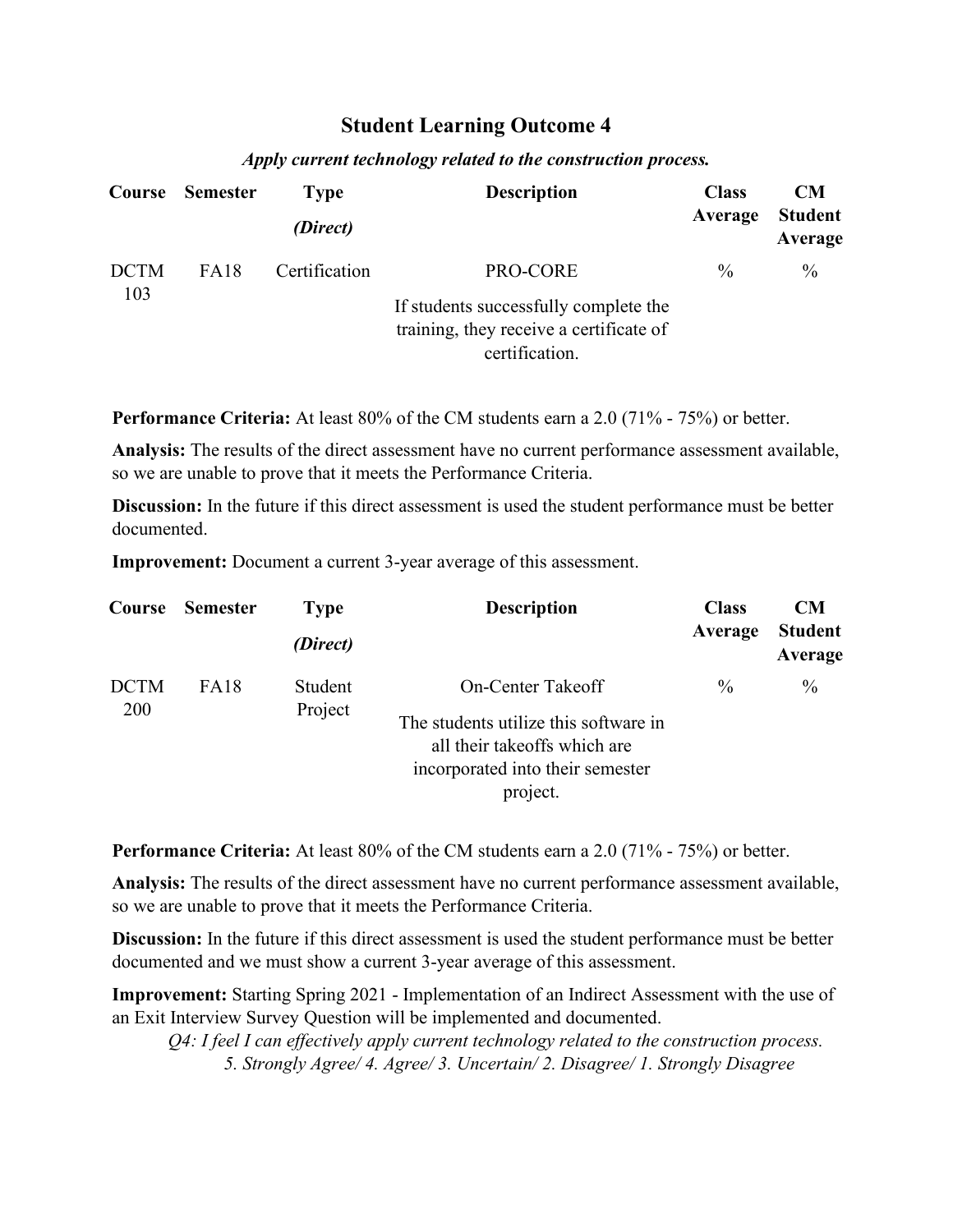*Apply the interpretation of construction documents (contract, specifications, and drawings) used in managing a construction project.*

|                    | Course Semester | Type      | <b>Description</b>                                                                                                | <b>Class</b> | <b>CM</b>                 |
|--------------------|-----------------|-----------|-------------------------------------------------------------------------------------------------------------------|--------------|---------------------------|
|                    |                 | (Direct)  |                                                                                                                   | Average      | <b>Student</b><br>Average |
| <b>DCTM</b><br>103 | SP18            | Quiz $#1$ | This quiz was given to students<br>to assess the knowledge of the<br>students learning on week 5 of<br>the class. | 79.01%       | 81.84%                    |

**Performance Criteria:** At least 80% of the CM students earn a 2.0 (71% - 75%) or better.

**Analysis:** The results of the direct assessment meets the performance criteria.

**Discussion:** The students have successfully met the learning outcome and we can continue with this current academic structure.

**Improvement:** Document a current 3-year average of this assessment.

| Course             | <b>Semester</b>  | <b>Type</b><br>(Direct) | <b>Description</b>                                                                                                                                              | <b>Class</b><br>Average | CM<br><b>Student</b><br>Average |
|--------------------|------------------|-------------------------|-----------------------------------------------------------------------------------------------------------------------------------------------------------------|-------------------------|---------------------------------|
| <b>DCTM</b><br>103 | SP <sub>18</sub> | Assignment<br>#4        | This assignment was given to<br>the students to assess their<br>understanding of how to<br>interpret the General Conditions<br>of the Contract for Construction | 86.67%                  | 100%                            |

**Performance Criteria:** At least 80% of the CM students earn a 2.0 (71% - 75%) or better.

**Analysis:** The results of the direct assessment meets the performance criteria.

**Discussion:** The students have successfully met the learning outcome and we can continue with this current academic structure. If we continue using this direct assessment, we will need to document a current 3-year average of this assessment.

**Improvement:** Starting Spring 2021 - Implementation of an Indirect Assessment with the use of an Exit Interview Survey Question will be implemented and documented.

*Q5: I feel I can effectively apply the interpretation of construction documents (contract, specifications, and drawings) used in managing a construction project.*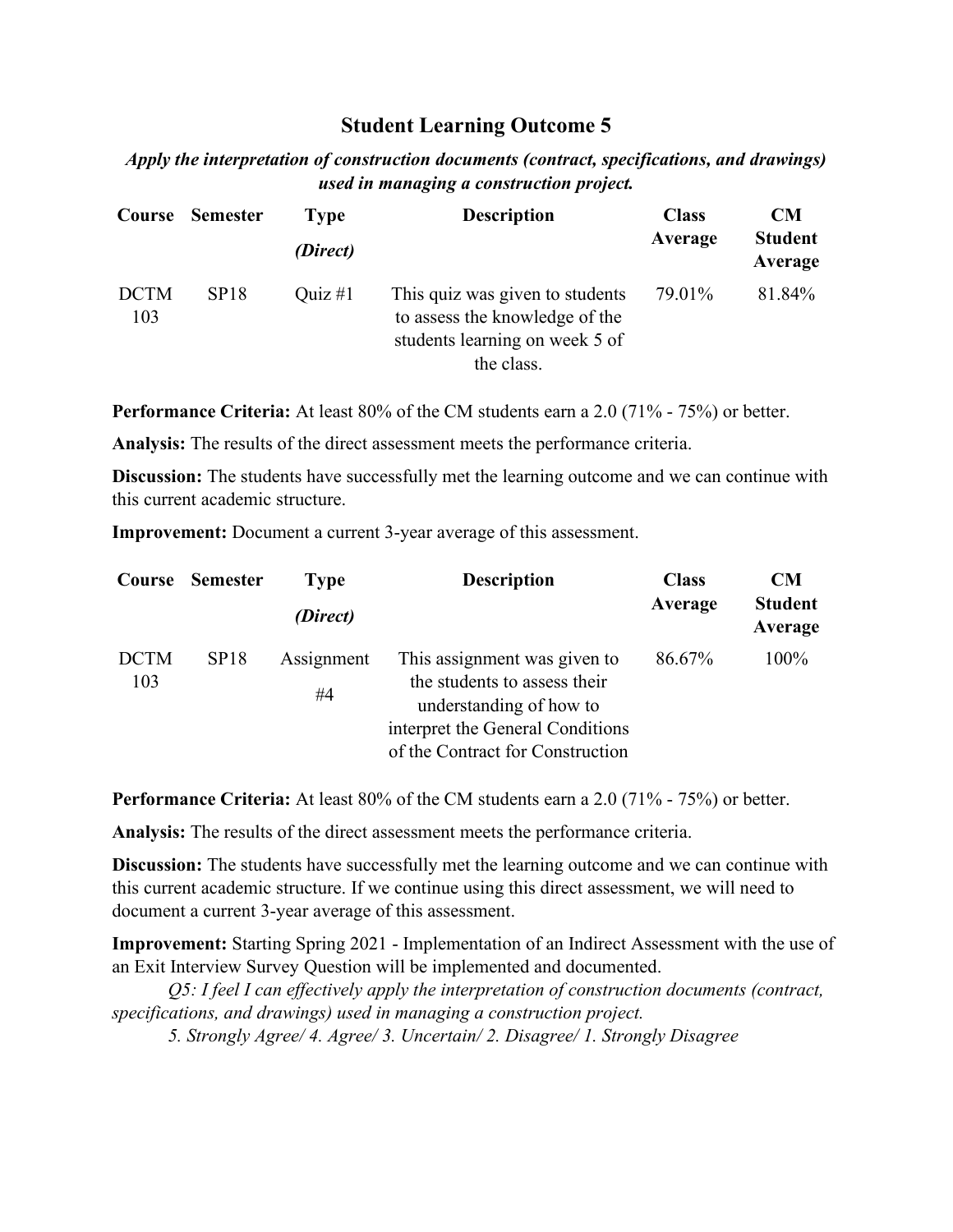|                    | <b>Course Semester</b> | T vpe<br>(Direct)  | <b>Description</b>                                        | <b>Class</b><br>Average | <b>CM</b> Student<br>Average |
|--------------------|------------------------|--------------------|-----------------------------------------------------------|-------------------------|------------------------------|
| <b>DCTM</b><br>201 | FA18                   | Student<br>Project | <b>Construction Management Report</b><br>and presentation | 89.28%                  | 89.09%                       |

#### *Apply basic principles of construction accounting.*

**Performance Criteria:** At least 80% of the CM students earn a 2.0 (71% - 75%) or better.

**Analysis:** The results of the direct assessment meets the performance criteria.

**Discussion:** The students have successfully met the learning outcome and we will continue with this current academic structure.

**Improvement:** Document a current 3-year average of this assessment.

|                    | Course Semester | T Type   | <b>Description</b>                                               | <b>Class</b>  | <b>CM</b> Student |
|--------------------|-----------------|----------|------------------------------------------------------------------|---------------|-------------------|
|                    |                 | (Direct) |                                                                  | Average       | Average           |
| <b>DCTM</b><br>201 | SP17            | Project  | Student Construction Management Project<br>Planning Report No. 1 | $\frac{0}{0}$ | $\%$              |

**Performance Criteria:** At least 80% of the CM students earn a 2.0 (71% - 75%) or better.

**Analysis:** The results of the direct assessment have no current performance assessment available, so we are unable to prove that it meets the Performance Criteria.

**Discussion:** In the future if this direct assessment is used the student performance must be better documented.

**Improvement:** Starting Spring 2021 - Implementation of an Indirect Assessment with the use of an Exit Interview Survey Question will be implemented and documented.

*Q6: I feel I can effectively apply basic principles of construction accounting. 5. Strongly Agree/ 4. Agree/ 3. Uncertain/ 2. Disagree/ 1. Strongly Disagree*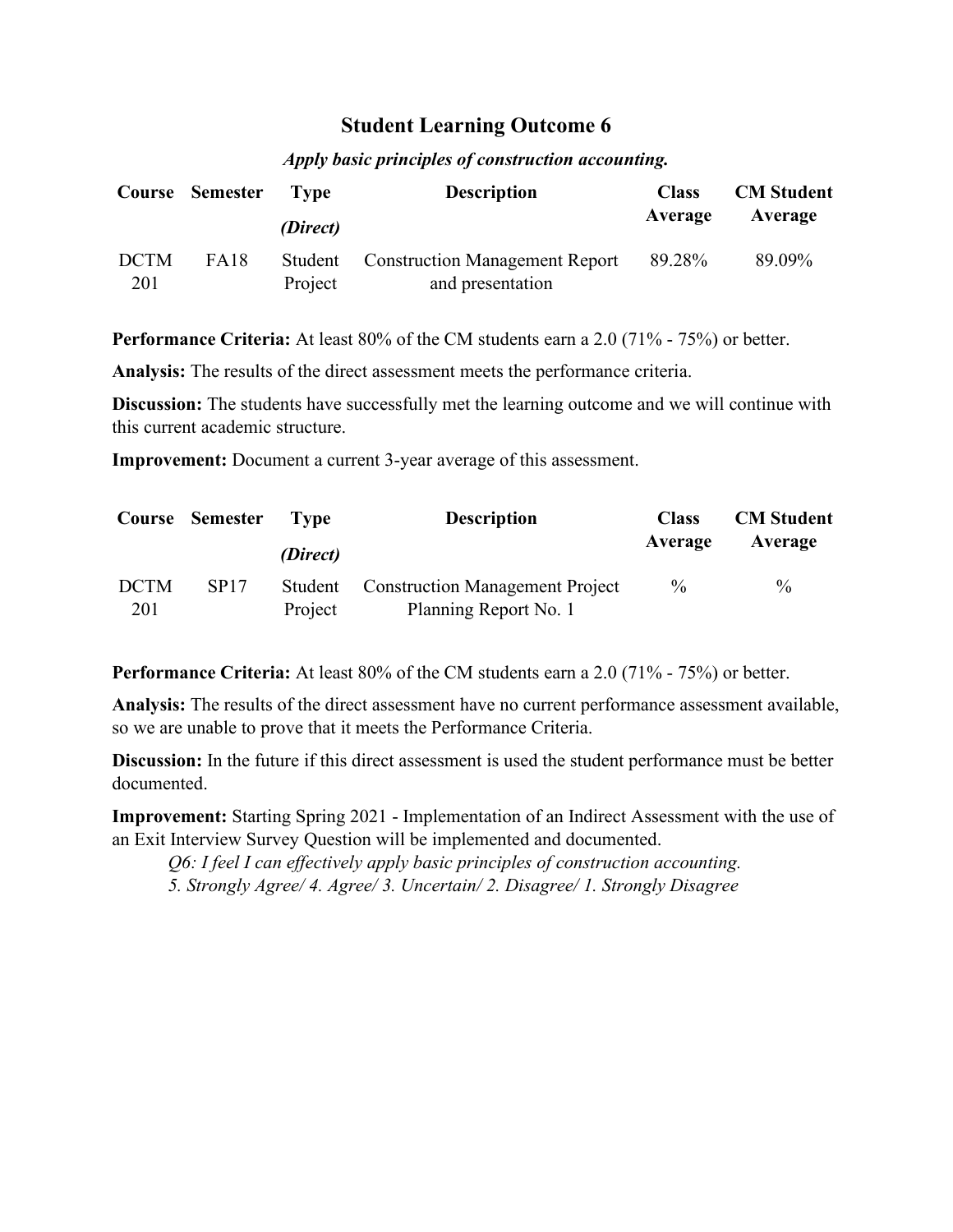|                    | Course Semester | Type                  | <b>Description</b>                             | <b>Class</b> | <b>CM</b>                 |
|--------------------|-----------------|-----------------------|------------------------------------------------|--------------|---------------------------|
|                    |                 | (Direct)              |                                                | Average      | <b>Student</b><br>Average |
| <b>DCTM</b><br>100 | <b>FA18</b>     | Student<br>Assignment | Homework $#3 - Civil$<br>Technology Worksheet. | 73.53%       | 69.23%                    |

#### *Apply basic surveying techniques used in building layout.*

**Performance Criteria:** At least 80% of the CM students earn a 2.0 (71% - 75%) or better.

**Analysis:** The results of the direct assessment show that we do not meet the Performance Criteria.

**Discussion:** In the future if this direct assessment is used the student performance must be improved.

**Improvement:** Increase the Performance Criteria average for the CM students and document a current 3-year average of this assessment.

| Course             | <b>Semester</b> | Type<br>(Direct)    | <b>Description</b>                                                     | <b>Class</b><br>Average | <b>CM</b><br><b>Student</b><br>Average |
|--------------------|-----------------|---------------------|------------------------------------------------------------------------|-------------------------|----------------------------------------|
| <b>DCTM</b><br>100 | <b>SP19</b>     | Student<br>Activity | Building Layout Activity –<br>Finding the First Corner of the<br>House | $\frac{0}{0}$           | $\%$                                   |

**Performance Criteria:** At least 80% of the CM students earn a 2.0 (71% - 75%) or better.

**Analysis:** The results of the direct assessment have no current performance assessment available, so we are unable to prove that it meets the Performance Criteria.

**Discussion:** In the future if this direct assessment is used the student performance must be better documented.

**Improvement:** Starting Spring 2021 - Implementation of an Indirect Assessment with the use of an Exit Interview Survey Question will be implemented and documented.

*Q7: I feel I can effectively apply basic surveying techniques used in building layout. 5. Strongly Agree/ 4. Agree/ 3. Uncertain/ 2. Disagree/ 1. Strongly Disagree*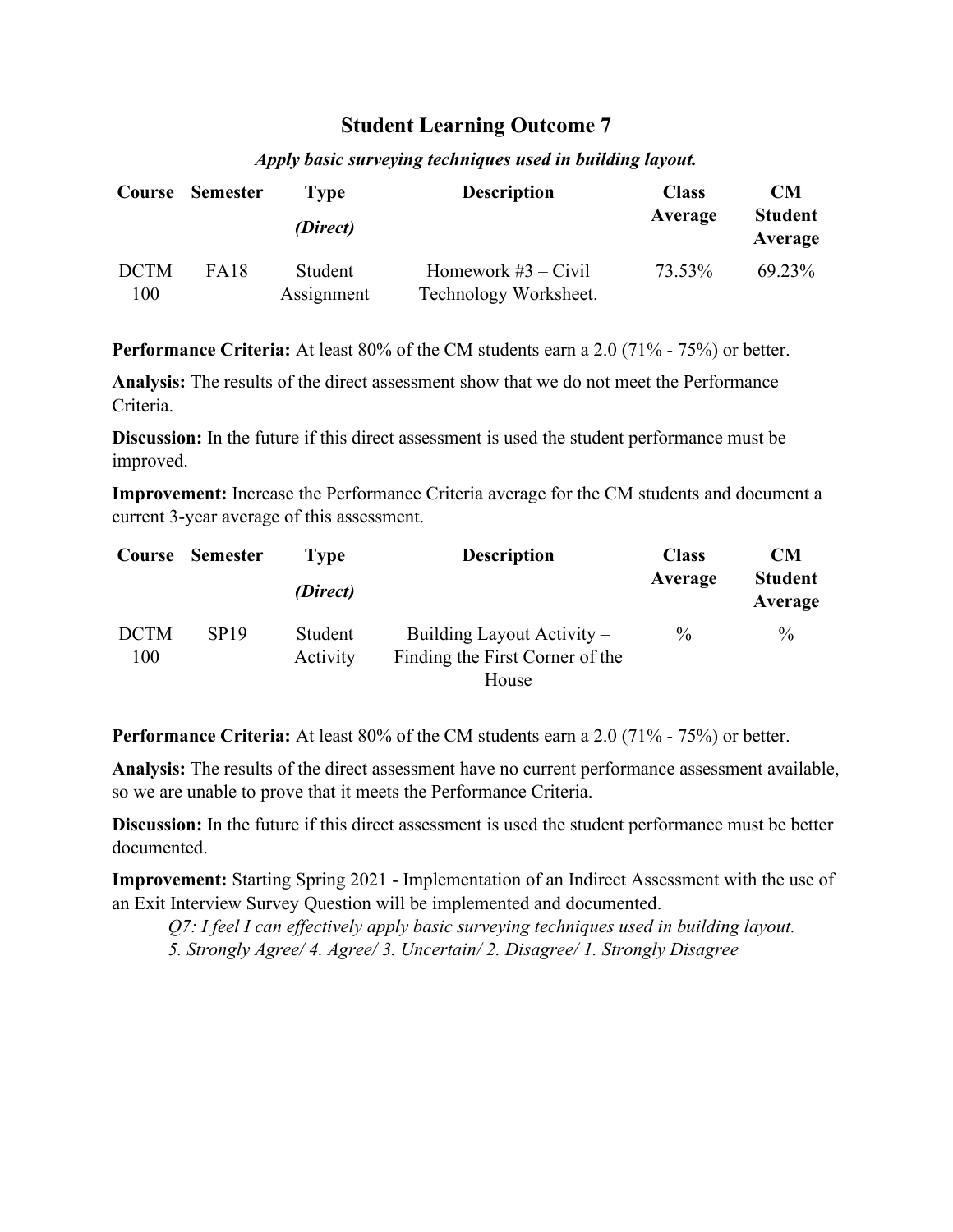|                    | Course Semester | Type                 | <b>Description</b>                                                                                                             | <b>Class</b> | <b>CM</b> Student |
|--------------------|-----------------|----------------------|--------------------------------------------------------------------------------------------------------------------------------|--------------|-------------------|
|                    |                 | (Direct)             |                                                                                                                                | Average      | Average           |
| <b>DCTM</b><br>103 | SP19            | Mid-<br>term<br>Exam | Mid-Term Exam which tests the<br>students on Contract<br><b>Administration Covering Legal</b><br>Contracts, Ethics and The Law | 67.77%       | 64.77%            |

#### *Understand basic principles of ethics in the construction industry.*

**Performance Criteria:** At least 80% of the CM students earn a 2.0 (71% - 75%) or better.

**Analysis:** The results of the direct assessment show that we do not meet the Performance Criteria.

**Discussion:** In the future if this direct assessment is used the student performance must be improved.

**Improvement:** Increase the Performance Criteria average for the CM students and document a current 3-year average of this assessment.

|                           | Course Semester | <b>Type</b>          | <b>Description</b>                                                                                               | <b>Class</b> | <b>CM</b> Student |
|---------------------------|-----------------|----------------------|------------------------------------------------------------------------------------------------------------------|--------------|-------------------|
|                           |                 | (Direct)             |                                                                                                                  | Average      | Average           |
| <b>DCTM</b><br><b>200</b> | <b>FA18</b>     | Mid-<br>term<br>Exam | Mid-Term Exam which tests the<br>students on Contract<br>Administration, Estimating, Legal<br>and Ethical Issues | 69.38%       | 64.27%            |

**Performance Criteria:** At least 80% of the CM students earn a 2.0 (71% - 75%) or better.

**Analysis:** The results of the direct assessment show that we do not meet the Performance Criteria.

**Discussion:** In the future if this direct assessment is used the student performance must be improved and we must document a current 3-year average of this assessment showing its improvement.

**Improvement:** Starting Spring 2021 - Implementation of an Indirect Assessment with the use of an Exit Interview Survey Question will be implemented and documented.

*Q8: I feel I understand basic principles of ethics in the construction industry. 5. Strongly Agree/ 4. Agree/ 3. Uncertain/ 2. Disagree/ 1. Strongly Disagree*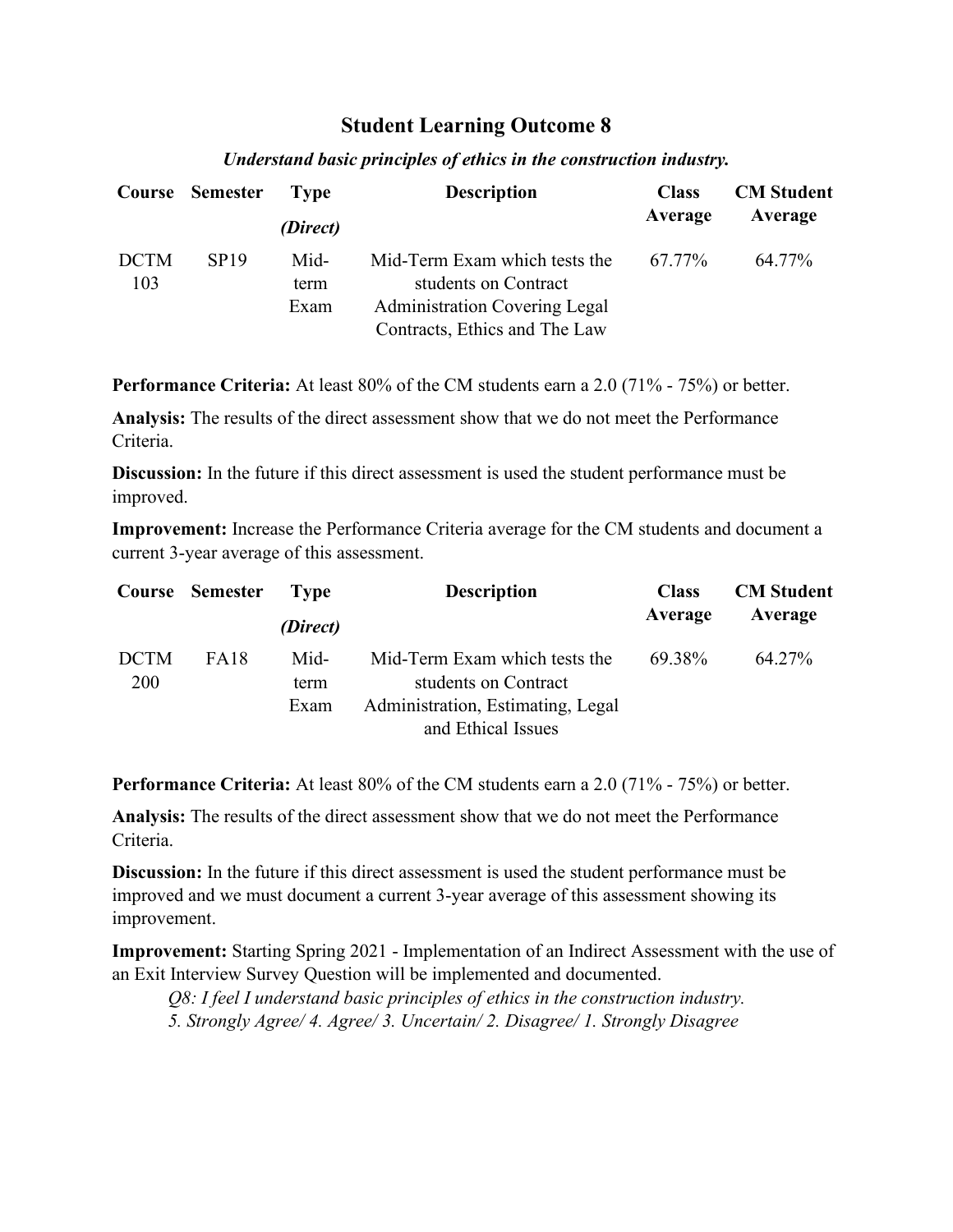*Understand the fundamentals of contracts, codes, and regulations that govern a construction project.*

|                    | <b>Course Semester</b> | Type          | <b>Description</b>                                                                                  | <b>Class</b><br>Average | <b>CM</b> Student<br>Average |
|--------------------|------------------------|---------------|-----------------------------------------------------------------------------------------------------|-------------------------|------------------------------|
|                    |                        | (Direct)      |                                                                                                     |                         |                              |
| <b>DCTM</b><br>103 | <b>SP18</b>            | Final<br>Exam | The final exam is a comprehensive $72.67\%$<br>exam covering the content of the<br>entire semester. |                         | 66.25%                       |

**Performance Criteria:** At least 80% of the CM students earn a 2.0 (71% - 75%) or better.

**Analysis:** The results of the direct assessment show that we do not meet the Performance Criteria.

**Discussion:** In the future if this direct assessment is used the student performance must be improved.

**Improvement:** Increase the Performance Criteria average for the CM students and document a current 3-year average of this assessment.

|                    | Course Semester | T vpe         | <b>Description</b>            | <b>Class</b> | <b>CM</b> Student |
|--------------------|-----------------|---------------|-------------------------------|--------------|-------------------|
|                    |                 | (Direct)      |                               | Average      | Average           |
| <b>DCTM</b><br>103 | SP18            | Project<br>#1 | Building Code Analysis Report | 91.67%       | 81.25%            |

**Performance Criteria:** At least 80% of the CM students earn a 2.0 (71% - 75%) or better.

**Analysis:** The results of the direct assessment meets the performance criteria.

**Discussion:** The students have successfully met the learning outcome and we can continue with this current academic structure. If we continue with Direct Assessment, we must document a current 3-year average of this assessment.

**Improvement:** Starting Spring 2021 - Implementation of an Indirect Assessment with the use of an Exit Interview Survey Question will be implemented and documented.

*Q9: I feel I understand the fundamentals of contracts, codes, and regulations that govern a construction project.*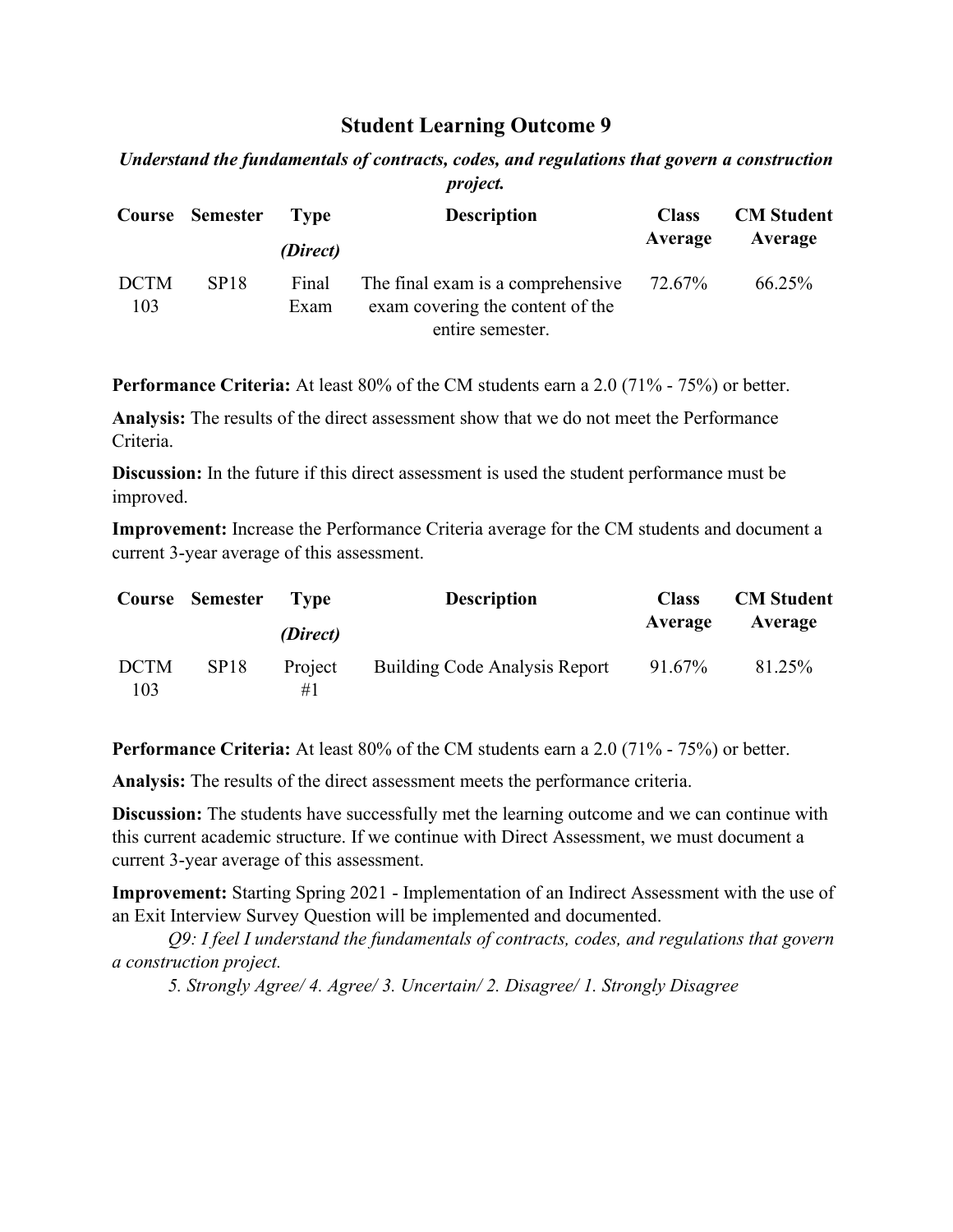|             | Course Semester | 'Type         | <b>Description</b>                                                                                                                    | <b>Class</b> | <b>CM</b> Student |
|-------------|-----------------|---------------|---------------------------------------------------------------------------------------------------------------------------------------|--------------|-------------------|
|             |                 | (Direct)      |                                                                                                                                       | Average      | Average           |
| ARCH<br>113 | <b>FA18</b>     | Final<br>Exam | Final Exam covers last 8 weeks of 77.87%<br>the course which focuses on light<br>commercial methods and materials<br>of construction. |              | 71.46%            |

#### *Understand basic construction methods, materials, and equipment.*

**Performance Criteria:** At least 80% of the CM students earn a 2.0 (71% - 75%) or better.

**Analysis:** The results of the direct assessment meets the performance criteria.

**Discussion:** The students have successfully met the learning outcome and we will continue with this current academic structure.

**Improvement:** Document a current 3-year average of this assessment.

|                    | <b>Course Semester</b> | Tvpe               | <b>Description</b>                                                         | <b>Class</b> | <b>CM</b> Student |
|--------------------|------------------------|--------------------|----------------------------------------------------------------------------|--------------|-------------------|
|                    |                        | (Direct)           |                                                                            | Average      | Average           |
| <b>ARCH</b><br>113 | <b>FA18</b>            | Student<br>Project | <b>Residential Building Project</b><br>Envelope Part 1 of a 3-part project | 94.63%       | 92.40%            |

**Performance Criteria:** At least 80% of the CM students earn a 2.0 (71% - 75%) or better.

**Analysis:** The results of the direct assessment meets the performance criteria.

**Discussion:** The students have successfully met the learning outcome and we can continue with this current academic structure. If we continue with Direct Assessment, we must document a current 3-year average of this assessment.

**Improvement:** Starting Spring 2021 - Implementation of an Indirect Assessment with the use of an Exit Interview Survey Question will be implemented and documented.

*Q10: I feel I understand basic construction methods, materials, and equipment. 5. Strongly Agree/ 4. Agree/ 3. Uncertain/ 2. Disagree/ 1. Strongly Disagree*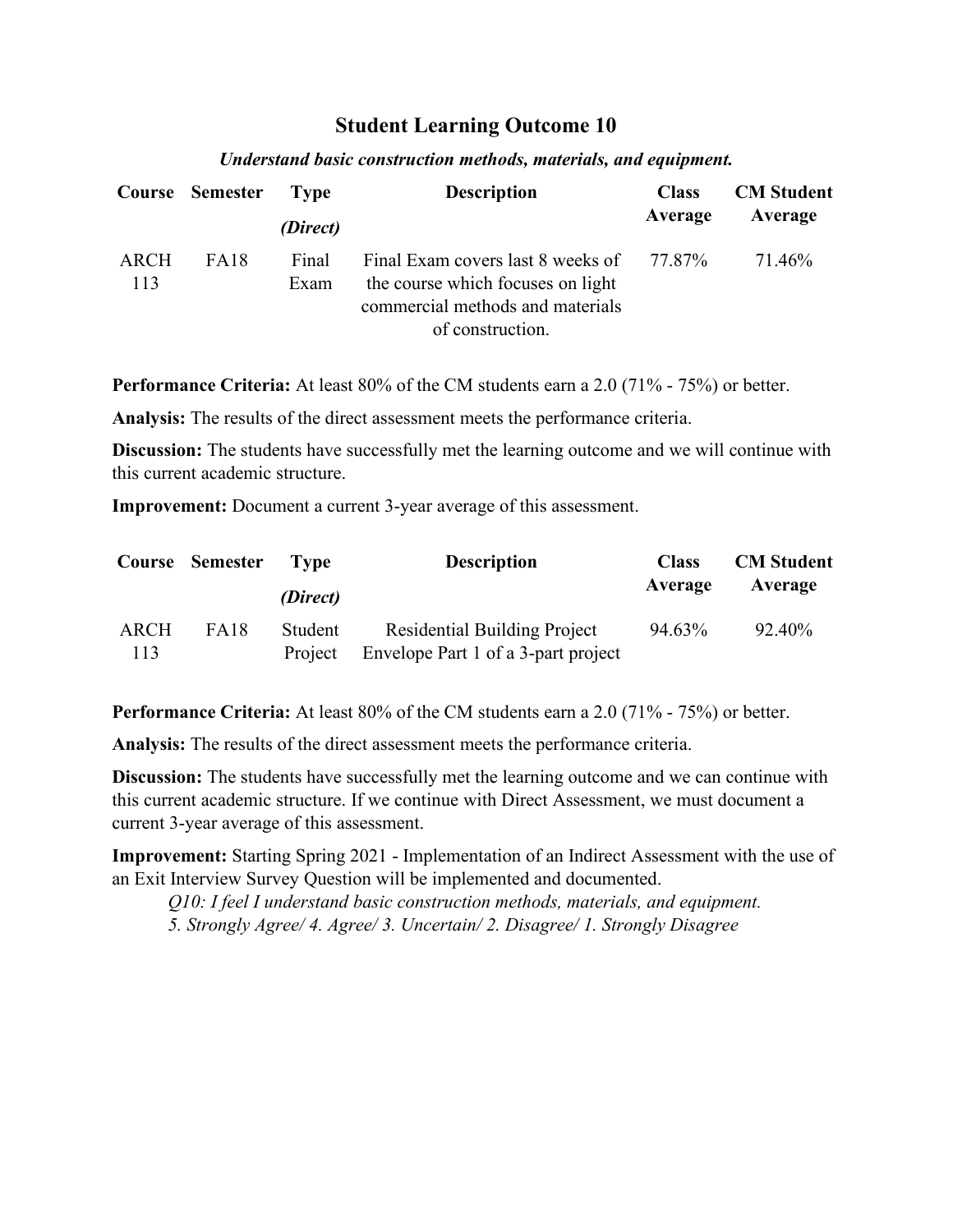*Understand basic safety hazards on a construction site and standard prevention measures.*

|                    | Course Semester Type | (Direct)      | <b>Description</b>                                  | <b>Class</b><br>Average | <b>CM</b> Student<br>Average |
|--------------------|----------------------|---------------|-----------------------------------------------------|-------------------------|------------------------------|
| <b>DCTM</b><br>102 | <b>FA18</b>          | Final<br>Exam | <b>Industrial Construction Safety</b><br>Final Exam | $\frac{0}{0}$           | $\%$                         |

**Performance Criteria:** At least 80% of the CM students earn a 2.0 (71% - 75%) or better.

**Analysis:** The results of the direct assessment have no current performance assessment available, so we are unable to prove that it meets the Performance Criteria.

**Discussion:** In the future if this direct assessment is used the student performance must be better documented.

**Improvement:** Creation of a new Construction Safety Course implemented in the Fall of 2021, which is more applicable to the construction industry will help improve this Student Learning Outcome.

|                    | Course Semester | <b>Type</b>    | <b>Description</b>                                                                                                                                        | <b>Class</b>  | <b>CM</b> Student |
|--------------------|-----------------|----------------|-----------------------------------------------------------------------------------------------------------------------------------------------------------|---------------|-------------------|
|                    |                 | (Direct)       |                                                                                                                                                           | Average       | Average           |
| <b>DCTM</b><br>102 | FA18            | Lesson<br>test | Following each of the OSHA<br><b>Construction Regulations Lectures</b><br>a lesson test is given to test the<br>students' knowledge and<br>understanding. | $\frac{0}{0}$ | $\frac{0}{0}$     |

**Performance Criteria:** At least 80% of the CM students earn a 2.0 (71% - 75%) or better.

**Analysis:** The results of the direct assessment have no current performance assessment available, so we are unable to prove that it meets the Performance Criteria.

**Discussion:** In the future if this direct assessment is used the student performance must be better documented. Creation of a new Construction Safety Course implemented in the Fall of 2021, which is more applicable to the construction industry will help improve this Student Learning Outcome.

**Improvement:** Starting Spring 2020 - Implementation of an Indirect Assessment with the use of an Exit Interview Survey Question will be implemented and documented.

*Q11: I feel I understand basic safety hazards on a construction site and standard prevention measures.*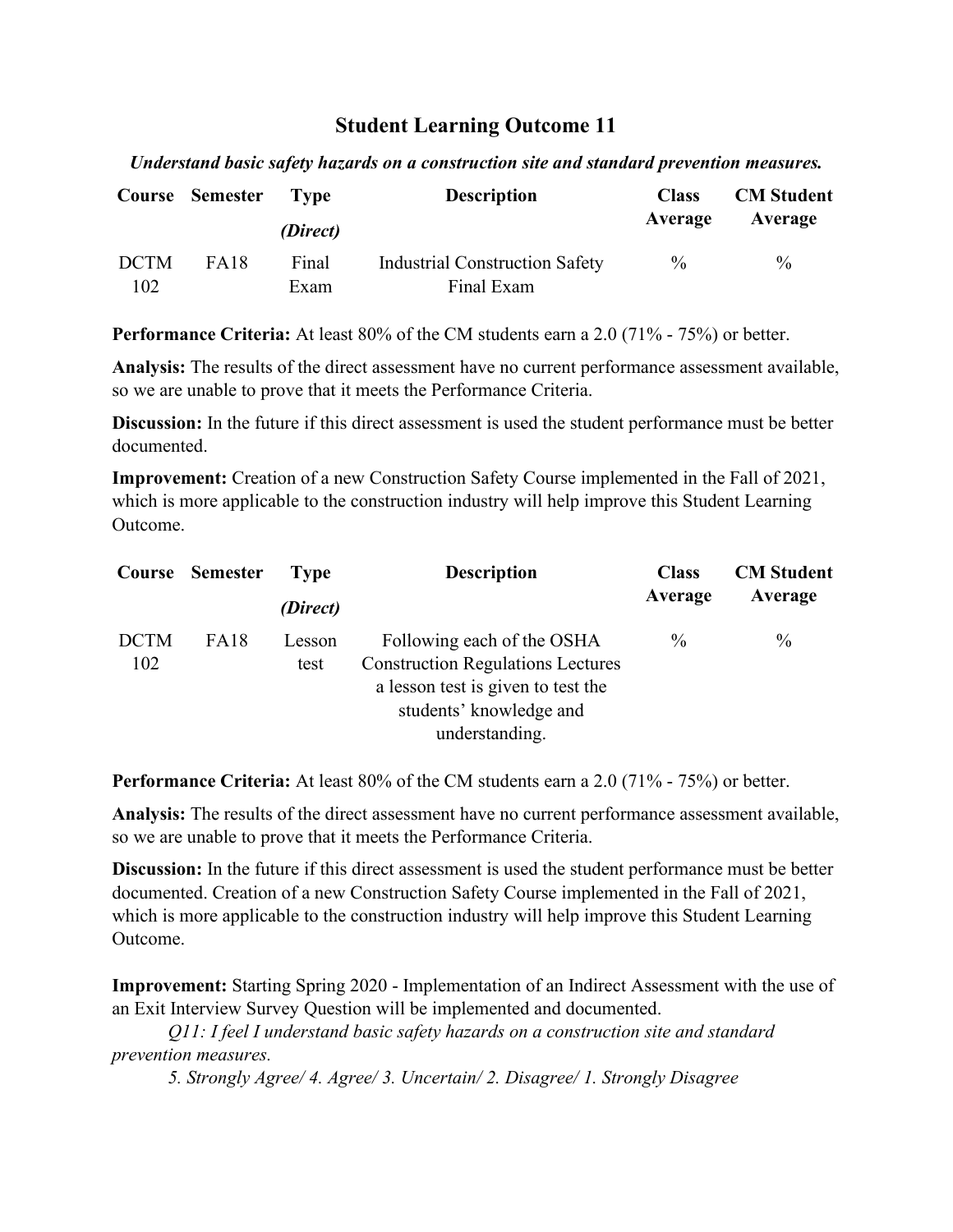|             | Course Semester | Tvpe<br>(Direct) | <b>Description</b>        | <b>Class</b><br>Average | <b>CM</b> Student<br>Average |
|-------------|-----------------|------------------|---------------------------|-------------------------|------------------------------|
| ARCH<br>113 | FA18            | Project          | Concrete Beam Competition | 93.89%                  | 95.83%                       |

#### *Understand the basic principles of structural design.*

**Performance Criteria:** At least 80% of the CM students earn a 2.0 (71% - 75%) or better.

**Analysis:** The results of the direct assessment meets the performance criteria.

**Discussion:** The students have successfully met the learning outcome and we will continue with this current academic structure.

**Improvement:** Document a current 3-year average of this assessment.

|             | Course Semester | Type      | <b>Description</b>                                              | <b>Class</b> | <b>CM</b> Student |
|-------------|-----------------|-----------|-----------------------------------------------------------------|--------------|-------------------|
|             |                 | (Direct)  |                                                                 | Average      | Average           |
| ARCH<br>113 | <b>FA18</b>     | Worksheet | <b>Chapter 15 Precast Concrete</b><br>Framing Systems Worksheet | 81.66%       | 70.00%            |

**Performance Criteria:** At least 80% of the CM students earn a 2.0 (71% - 75%) or better.

**Analysis:** The results of the direct assessment meets the performance criteria.

**Discussion:** The students have successfully met the learning outcome and we can continue with this current academic structure. If we continue with this direct assessment, we will need to document a current 3-year average of this assessment.

**Improvement:** Starting Spring 2021 - Implementation of an Indirect Assessment with the use of an Exit Interview Survey Question will be implemented and documented.

*Q12: I feel I understand the basic principles of structural design. 5. Strongly Agree/ 4. Agree/ 3. Uncertain/ 2. Disagree/ 1. Strongly Disagree*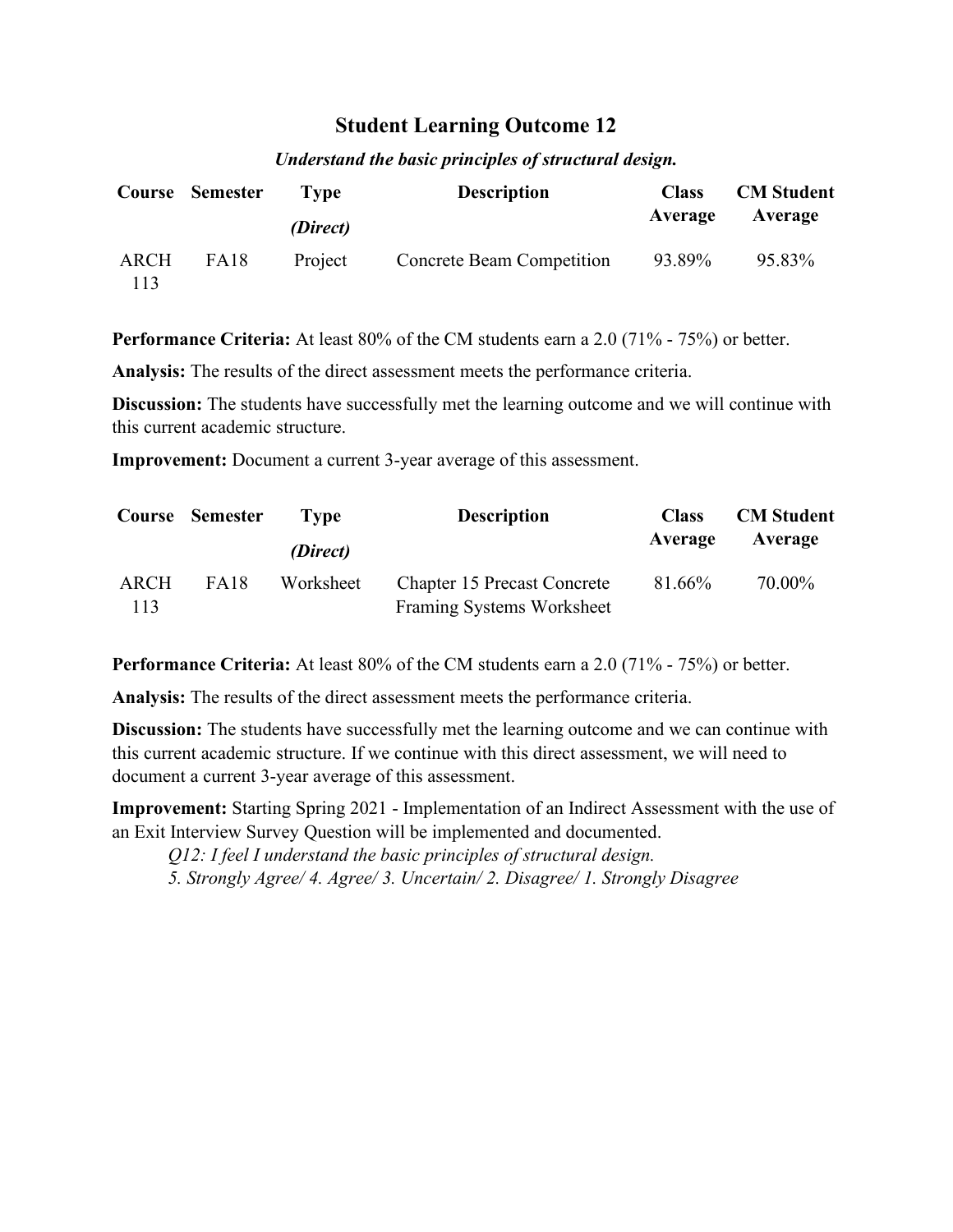*Understand the basic principles of mechanical, electrical, and piping systems.*

|                    | Course Semester Type | (Direct) | <b>Description</b>  | <b>Class</b><br>Average | <b>CM</b> Student<br>Average |
|--------------------|----------------------|----------|---------------------|-------------------------|------------------------------|
| <b>DCTM</b><br>100 | SP19                 | Ouiz     | Quiz #3 MEP Systems | 79.67%                  | 75.00%                       |

**Performance Criteria:** At least 80% of the CM students earn a 2.0 (71% - 75%) or better.

**Analysis:** The results of the direct assessment meets the performance criteria.

**Discussion:** The students have successfully met the learning outcome and we will continue with this current academic structure.

**Improvement:** Document a current 3-year average of this assessment.

|                    | <b>Course Semester</b> | T vpe              | <b>Description</b>            | <b>Class</b> | <b>CM</b> Student |
|--------------------|------------------------|--------------------|-------------------------------|--------------|-------------------|
|                    |                        | (Direct)           |                               | Average      | Average           |
| <b>DCTM</b><br>100 | SP <sub>19</sub>       | Student<br>Project | MEP Design and Layout Project | 76.40%       | 65.20%            |

**Performance Criteria:** At least 80% of the CM students earn a 2.0 (71% - 75%) or better.

**Analysis:** The results of the direct assessment show that we do not meet the Performance Criteria.

**Discussion:** In the future if this direct assessment is used the student performance must be improved and we must document a current 3-year average of this assessment showing its improvement.

**Improvement:** Starting Spring 2021 - Implementation of an Indirect Assessment with the use of an Exit Interview Survey Question will be implemented and documented.

*Q13: I feel I understand the basic principles of mechanical, electrical, and piping systems.*